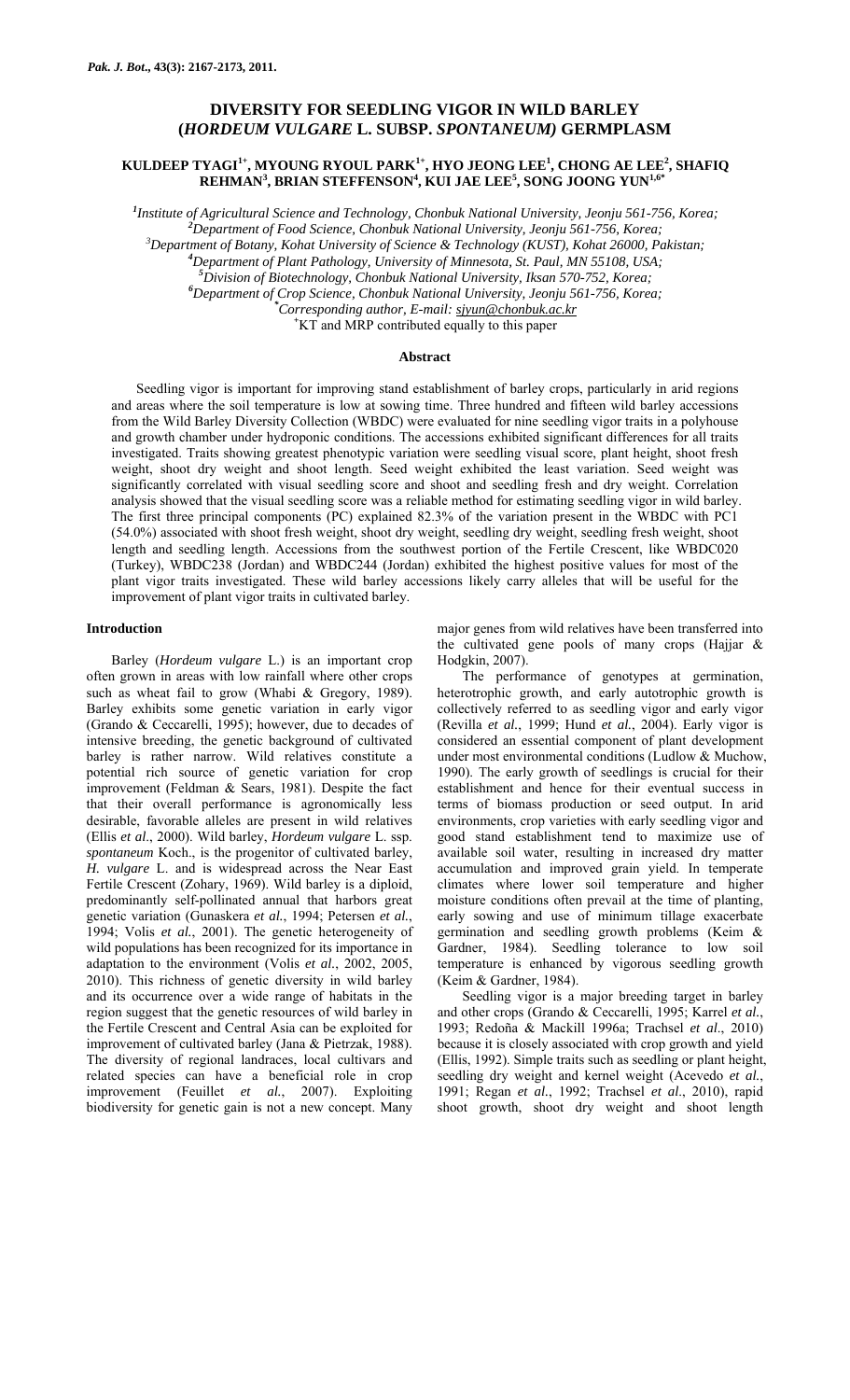(Williams & Peterson 1973; Sasahara *et al*., 1986; Grando & Ceccarelli 1995) have been identified as good indicators of a good seedling and early vigor in barley.

The coleoptile or shoot length plays an important role stand establishment, particularly in rain-fed Mediterranean environments where cereals are often sown when the soil profile is dry. Deep sowing can minimize the risk of germination and subsequent death of the seedlings if drought immediately follows rainfall (Acevedo & Naji, 1987). However, deep sowing may have a negative effect on crop establishment if the coleoptile is not long enough to ensure the emergence of the first leaf.

Seed mass also can cause differences in biomass. Seed mass is more important than the relative growth rate (RGR) in determining early plant biomass in wild barley (Van Rijn *et al.*, 2000). In a study of the major factors responsible for variation in early vigor in barley, wheat, and oat, embryo size was found to be most important (López-Castaneda *et al*., 1996). Jurado and Westoby (1992) concluded that, among 28 native species from central Australia, seed size is more important than RGR or germination rate in determining seedling size 10 d after imbibition. Cisse & Ejeta (2003) reported that visual seedling scoring is a reliable method for estimating seedling vigor in sorghum. This trait also is important in other crops like maize (Revilla *et al.*, 1999) and rice (Sthapit & Witcombe, 1998).

For genetic improvement of early seedling growth, information on genetic variation in traits related to early seedling vigor and also knowledge concerning the relationships among various seedling vigor traits are necessary. Therefore, the objectives of this study were to (1) quantify the effect of seed weight on early seedling vigor, (2) assess the relationship among the traits, and (3) assess the extent and structure of genetic diversity for these traits in an ecogeographically diverse collection of wild barley.

### **Materials and methods**

**Plant materials:** Three hundred and fifteen wild barley accessions were assembled for the Wild Barley Diversity Collection (WBDC) by Dr. Jan Valkoun (Barley Curator, ICARDA, Aleppo, Syria) and B. Steffenson (University of Minnesota, USA) (Steffenson *et al.*, 2007). The WBDC accessions were selected based on various ecogeographic characters (e.g. longitude/latitude, elevation, high/low temperature, rainfall, soil type) and were from 19 different countries, mostly in the Fertile Crescent (243/315 or 77.1%), but also from Central Asia (50/315 or 15.7%), North Africa (12/315 or 3.8%), and the Caucasus region (10/315 or 3.1%) (Roy *et al*., 2010).

**Dormancy break:** The wild barley accessions were sown and grown to maturity in a polyhouse at the experimental farm at Chonbuk National University in Jeonju, Korea in 2007-2008. Seeds were harvested and stored at 4°C before analysis. The grains of all 315 accessions were stored at 40°C for one month before sowing and at the time of sowing at 4°C for 72 h to break possible dormancy. Grains of uniform and average size were selected for each accession per replication, and ten grains were used for

seedling vigor assessments in the laboratory experiments.

**Polyhouse experiment:** An experiment employing a randomized complete block design with three replications was conducted in 2009-2010 in the polyhouse at Chonbuk National University to evaluate seedling vigor among the 315 accessions. Fertilization and other standard cultural practices recommended for barley cultivation at this location were used. Single row plots, each 1 m long and with 50 cm between rows, were used. Each plot was drillseeded in the soil. Seeds were planted on 30 October in 2009 within the range of planting dates considered optimal for barley in South Korea. The average minimum and maximum soil temperatures at the 5-cm depth for the growing period were 4.3 and 13.5°C, respectively. The accessions were visually scored for seedling vigor on a scale of 1 (most vigorous) to 9 (least vigorous). These assessments were made at the 3- to 4-leaf stage, when differences in seedling vigor among accessions were the greatest. The visual scoring system is a relative evaluation based on the range of variation observed for seedling size in the collection and attempts to integrate seedling height, length and width of individual leaves. The observation on plant height in cm was taken on five arbitrarily selected plants at the same time.

**Laboratory experiments:** The hydroponic method of Myhill & Konzak (1967) was employed for seedling cultivation. Seeds were sown with the embryo side down between two sheets of wet thick filter paper (thickness 0.75 mm, weight 400  $g/m^2$ , Schleicher and Schuell, Dasel, Germany) 6 cm high and 8 cm wide. After rolling up the sheets, the two distal edges were tied up with rubber bands to prevent the seeds from falling out. The resultant seed germination "sandwiches" were held up vertically in a plastic rack placed inside of a plastic box. Thus, ten seeds were located at the top of each filter paper sandwich, with the bottom half of the sandwich immersed in water. The plastic boxes were placed in a growth chamber in darkness at a temperature of 4°C for 72 h and then subjected to a photoperiod of 14 h at 20±2°C. The intensity of lighting was 350 µmol PAR  $m<sup>2</sup>s<sup>-1</sup>$ . On the  $8<sup>th</sup>$ day after sowing, five uniform and representative seedlings were selected and measured for seedling length (mm); seedling fresh and dry weight (without seed) (mg); shoot length (mm); and shoot fresh and dry weight (mg). The seedling (without grain) and shoot were placed in individual coin envelopes and dried in an oven at 70°C until a constant weight was achieved. One hundred arbitrarily selected grains per accession were weighed to obtain the individual grains weight.

**Data analysis:** Principal Components Analysis (PCA) was used to reduce the dimensionality, and extract the maximum variance for all the traits. The scores of derived variables calculated for all the accessions were used to visualize the accession seedling vigor in 2- and 3-D PCA scatter plots. Relationships between pairs of measured traits were analyzed by the Pearson product-moment correlation. The PCA and Pearson correlation analyses were performed with SPSS (SPSS Inc., Chicago, Illinois, USA).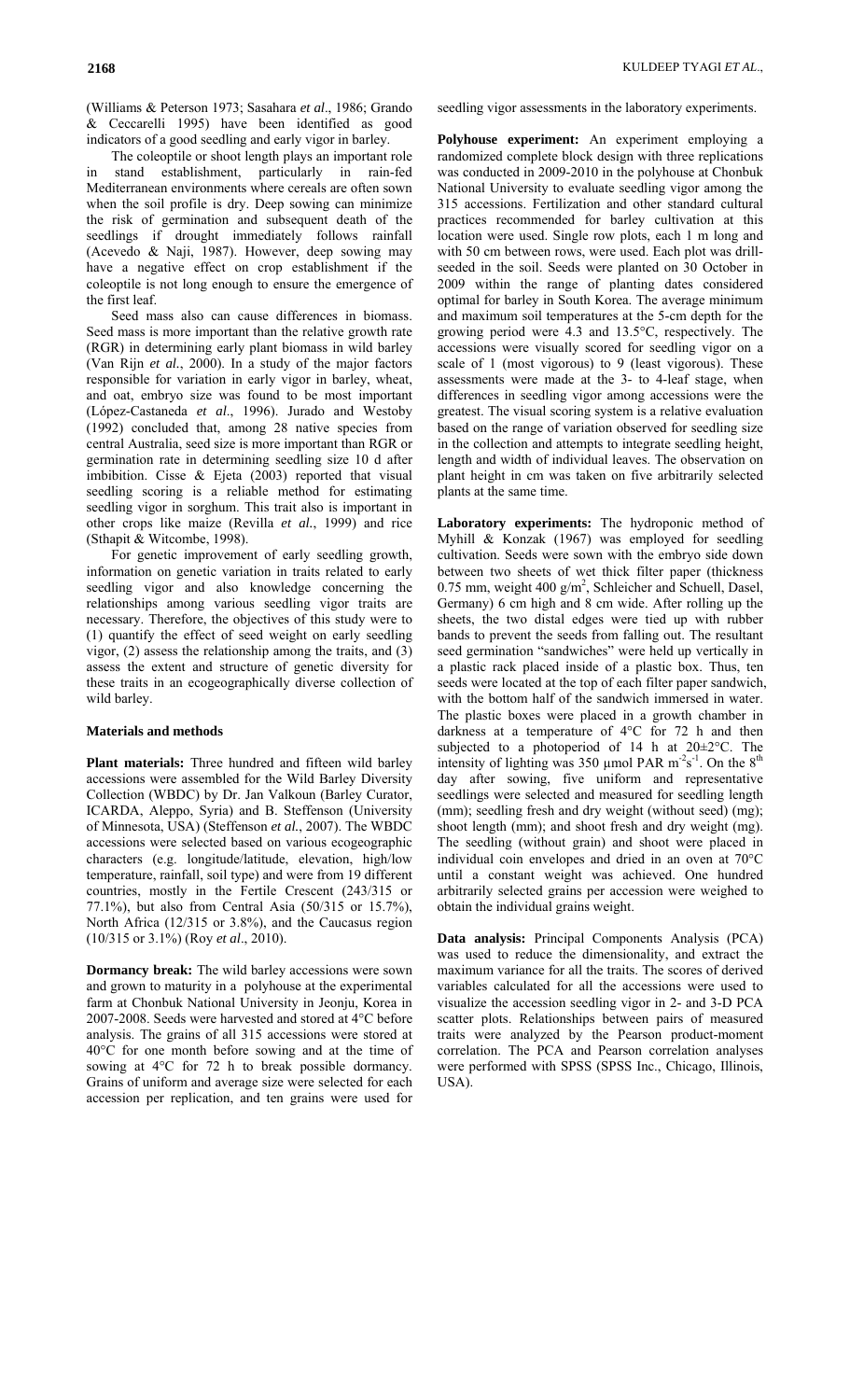## **Results**

The range, mean, standard error (SE) and coefficient of variation (CV) for all traits are given in Table 1 and show high among-accession variation for visual seedling vigor score and the other traits studied. The traits exhibiting the greatest variation were visual score (CV=33.0), plant height (CV=32.9), shoot fresh weight (CV=32.2), shoot dry weight (CV=30.7) and shoot length (CV=29.9). Seed weight exhibited the least variation (CV=16.0). The other traits showed intermediate levels of variation with CVs ranging from 23.4 to 26.8.

**Relationship among seedling vigor traits:** Highly significant correlations were detected among all the seedling traits (Table 2). However, seed weight showed only weak or no correlation with seedling traits (Table 2). The highest correlation coefficients (*r*=0.76-0.94) were observed in pairwise comparisons with seedling fresh weight, seedling dry weight, shoot fresh weight, shoot dry weight, and shoot length. Visual seedling score was significantly correlated with all the traits (albeit with relatively low *r* values of 0.10-0.53), except seedling length (Table 2).

**Principal component analysis:** The first three principal components explained 82.3% of the observed variation. PC1 accounted for 54.0% of variation and showed the largest loading values for shoot fresh weight, shoot dry weight, seedling dry weight, seedling fresh weight, shoot length and seedling length. PC2 and PC3 accounted for 17.1% and 11.1% of the observed variation, respectively. Plant height and visual seedling score contributed the most to PC2 and seed weight to PC3 (Table 3). Accessions WBDC020 (Turkey), WBDC238 (Jordan) and WBDC244 (Jordan) showed the highest seedling vigor among accessions on the basis of all traits combined (Fig. 1). Accessions with the highest positive values for most traits originated from the southwest portion of the Fertile Crescent, primarily in the countries of Jordan, Turkey, Israel, and Syria (Fig. 2). The PCA revealed a noticeable trend, viz. a overlap (despite a certain degree of separation) of accessions from the northern and southern part of the Fertile Crescent (Fig. 3). The accessions from Israel and Jordan were quite well separated from Turkey, Syria, Iran and Iraq on PC2. Among the Fertile Crescent countries, accessions from Lebanon showed the highest overlap between the two sub-regions (Fig. 3).

**Table 1. Range of variation, mean, SE and CV for seedling vigor traits of 315 accessions from the Wild Barley Diversity Collection.** 

| Hom the What Barrel Driversey Concentius |        |        |             |           |                        |  |  |
|------------------------------------------|--------|--------|-------------|-----------|------------------------|--|--|
| <b>Traits</b>                            | Min.   | Max.   | <b>Mean</b> | <b>SE</b> | $\mathbf{C}\mathbf{V}$ |  |  |
| Seedling length (mm)                     | 42.00  | 290.00 | 157.00      | 0.534     | 23.40                  |  |  |
| Seedling fresh weight (mg)               | 3.30   | 23.10  | 11.18       | 0.043     | 26.81                  |  |  |
| Seedling dry weight (mg)                 | 0.2800 | 1.4400 | 0.8176      | 0.002     | 24.19                  |  |  |
| Shoot length (mm)                        | 20.00  | 111.00 | 57.84       | 0.251     | 29.91                  |  |  |
| Shoot fresh weight (mg)                  | 1.10   | 14.10  | 5.67        | 0.026     | 32.19                  |  |  |
| Shoot dry weight (mg)                    | 0.1400 | 0.9400 | 0.4296      | 0.001     | 30.67                  |  |  |
| Visual seedling score                    |        | Q      | 4.76        | 0.022     | 33.00                  |  |  |
| Plant height (cm)                        | 6.00   | 43.00  | 23.27       | 1.112     | 32.86                  |  |  |
| Seed weight $(g)$                        | 2.40   | 7.40   | 4.90        | 0.011     | 16.07                  |  |  |
|                                          |        |        |             |           |                        |  |  |

| Table 2. Correlation among seedling vigor traits for 315 accessions from the Wild Barley Diversity Collection. |  |  |  |
|----------------------------------------------------------------------------------------------------------------|--|--|--|

| <b>Traits</b>                          | <b>Plant</b><br>height | <b>Visual</b><br>seedling score | Shoot dry<br>weight | <b>Shoot fresh</b><br>weight | <b>Shoot</b><br>length | <b>Seed</b><br>weight | <b>Seedling</b><br>dry weight | <b>Seedlings</b><br>fresh weight |
|----------------------------------------|------------------------|---------------------------------|---------------------|------------------------------|------------------------|-----------------------|-------------------------------|----------------------------------|
| Visual seedling score                  | $0.53***$              |                                 |                     |                              |                        |                       |                               |                                  |
| Shoot dry weight                       | $0.24***$              | $0.21***$                       |                     |                              |                        |                       |                               |                                  |
| Shoot fresh weight                     | $0.23***$              | $0.22$ **                       | $0.94***$           |                              |                        |                       |                               |                                  |
| Shoot length                           | $0.23***$              | $0.10^{*}$                      | $0.82***$           | $0.84***$                    |                        |                       |                               |                                  |
| Seed weight                            | 0.09                   | $0.28***$                       | $0.14^{\degree}$    | $0.15^*$                     | $-0.04$                |                       |                               |                                  |
| Seedling dry weight                    | $0.17***$              | $0.23***$                       | $0.84***$           | $0.83***$                    | $0.65***$              | $0.22$ **             |                               |                                  |
| Seedling fresh weight                  | $0.15^*$               | $0.23***$                       | $0.76***$           | $0.81***$                    | $0.62***$              | $0.23***$             | $0.93***$                     |                                  |
| Seedling length<br>$*$ $  \cdots$<br>. | 0.04<br>.              | 0.06                            | $0.51***$           | $0.55***$                    | $0.63***$              | $-0.00$               | $0.61***$                     | $0.68***$                        |

 $p < 05$ ; \*\* p  $< 01$ ; \*\*\* p  $< 001$ 

# **Table 3. Principal component analysis of seedling vigor traits in the Wild Barley Diversity Collection.**

| <b>Component contribution variable</b> | 1 <sup>st</sup> | 2 <sup>nd</sup> | 3 <sup>rd</sup> |
|----------------------------------------|-----------------|-----------------|-----------------|
| Seedling length                        | 0.76            | $-0.08$         | $-0.07$         |
| Seedling fresh weight                  | 0.89            | 0.06            | 0.26            |
| Seedling dry weight                    | 0.90            | 0.10            | 0.23            |
| Shoot length                           | 0.86            | 0.14            | $-0.21$         |
| Shoot fresh weight                     | 0.92            | 0.17            | 0.06            |
| Shoot dry weight                       | 0.91            | 0.18            | 0.05            |
| Visual seedling score                  | 0.08            | 0.80            | 0.30            |
| Plant height                           | 0.11            | 0.90            | $-0.09$         |
| Seed weight                            | 0.06            | 0.11            | 0.93            |
| Total variance explained $(\% )$       | 54.07           | 17.11           | 11.18           |
| Accumulated variance $(\% )$           | 54.07           | 71.18           | 82.37           |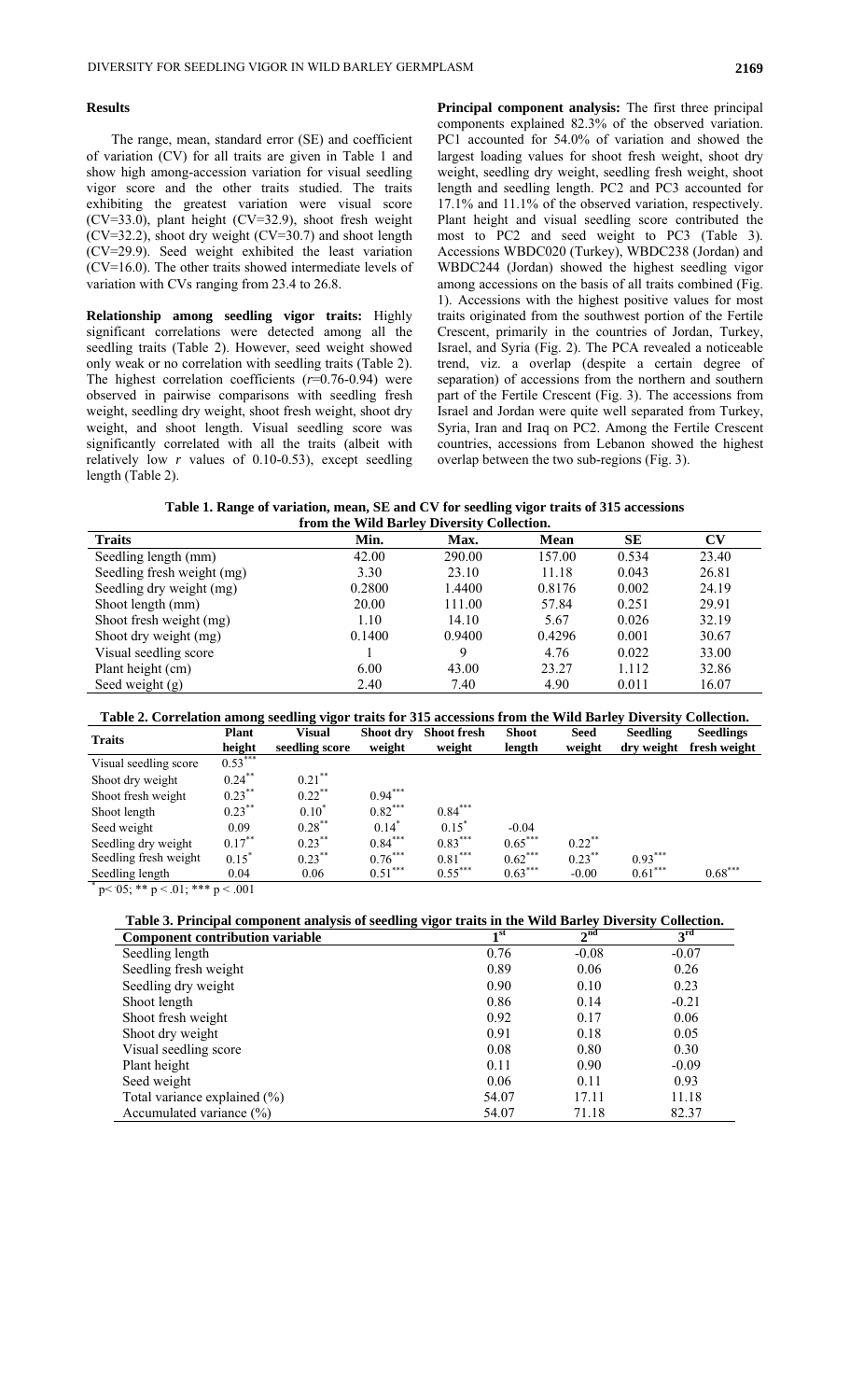20

 $\boldsymbol{d}$  $\overline{\mathbf{3}}$  $\it 2$  $\mathbf{I}$ 













Var2: CR

Fig. 2*.* Principal component analysis of seedling vigor traits in geographical origins (Fertile Crescent, FC; Central Asia, CA; North Africa, NA; and Caucasus region, CR). Axes are the three principle components, PC1, PC2 and PC3.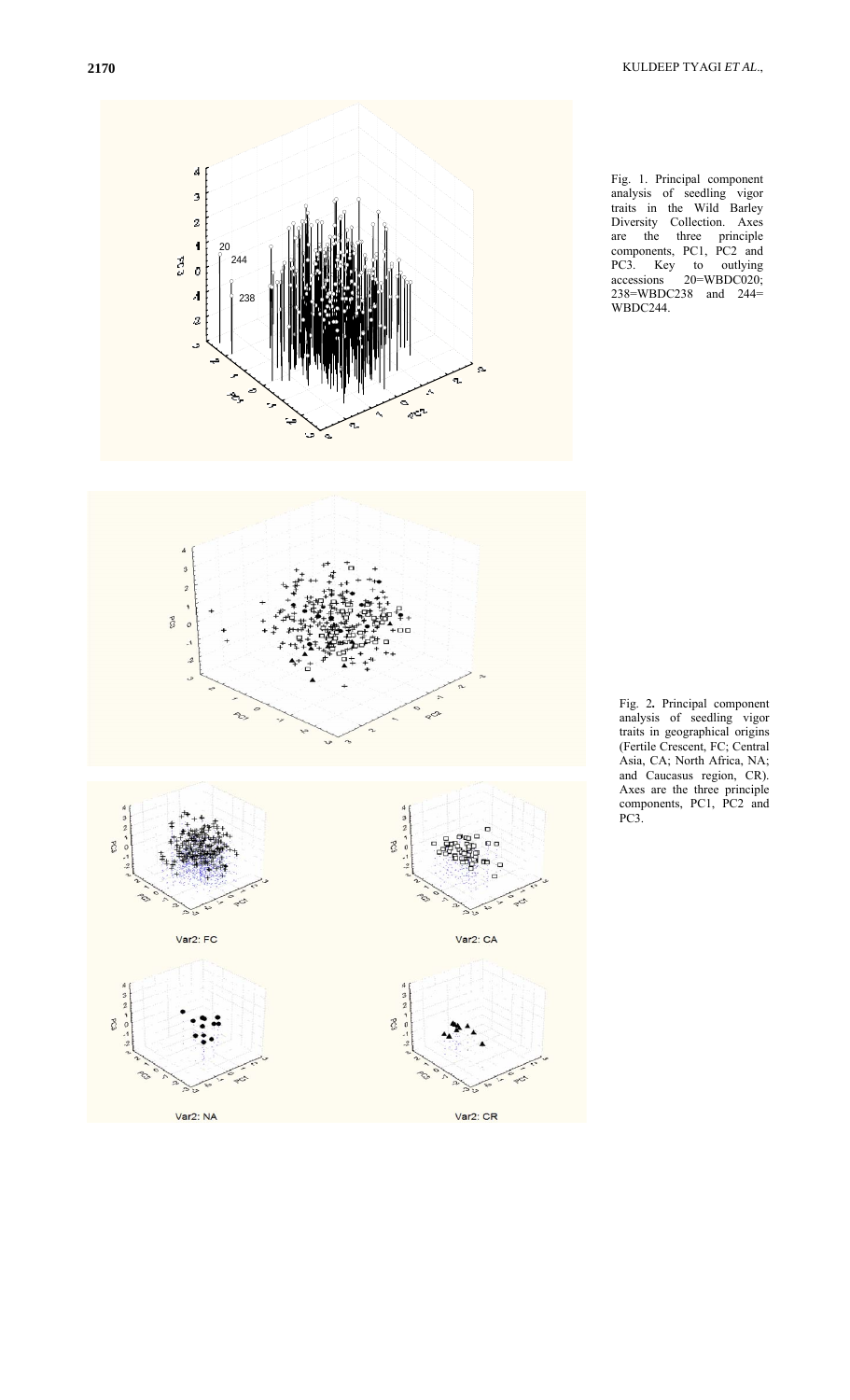

Fig. 3. Principal component analysis of seedling vigor traits of accessions from the Fertile Crescent. Axes are the two principle components, PC1and PC2.

### **Discussion**

In this investigation, we observed a wide range of variation among the WBDC accessions for all seedling vigor traits examined. The level of variation observed was considerably higher than previously reported in wild barley. Grando and Ceccarelli (1995) observed low variation for mean seed weight (2.8 g with range of 1.9- 3.6 g), while we found a higher mean (4.9 g) and wider range (range  $2.4$  g –  $7.4$  g). Similar results also were found for shoot dry weight. The low variation found by the previous investigators may have been due to limited number of accessions used (19) compared to the current study where 315 accessions from 19 different countries were utilized. High variations were also found for seedling vigor traits in sorghum (Cisse & Ejeta, 2003), rice (Cui *et al.*, 2002) and maize (Trachsel *et al*., 2010).

The visual seedling score was significantly correlated with plant height, seed weight, shoot length and seedling and shoot fresh and dry weight. Significant correlation between seedling vigor scores and plant height as well as kernel weight were reported in corn (Revilla *et al.*, 1999), while vigor scores in rice were significantly correlated with percentage germination, plumule vigor, and greening (Sthapit & Witcombe, 1998) and with seedling height and weight in sorghum (Cisse & Ejeta, 2003). Therefore, the visual seedling score can be a method for estimating seedling vigor in wild barley.

In this study, we found a positive correlation between seed weight and seedling dry weight. Seedling dry weight is known to correlate positively with seed weight (Van

Andel & Biere, 1990; Van Rijn *et al.*, 2000; Cui *et al.*, 2002) because at the initial stage of seedling growth, growth is largely dependent on the seed reserve (Yoshida, 1981). Positive correlation between seed and seedling weight was observed in rice (Cui *et al*., 2002; Lu *et al*., 2007), but not in sorghum and wheat (Radford & Henzell, 1990; Mian & Nafziger, 1992). Revilla *et al*., (1999) found maternal effects for kernel weight on early field vigor and plant weight in maize, and recommended that accessions with larger kernel weight be used as the seed parent in breeding to improve early vigor. In maize, kernel weight was moderately correlated with leaf dry weight and shoot dry weigh (Trachsel *et al.,* 2010). Therefore, at least in some crops, seed weight can be used as a selection criterion for rapid seedling establishment.

The accessions from the Fertile Crescent (especially from Jordan, Israel, Turkey and Syria) showed good seedling vigor (Fig. 2). Jana and Pietrzak (1988) suggested that genetic resources of wild barley in the Fertile Crescent can be exploited for improvement of cultivated barley. Similarly, Feuillet *et al.*, (2007) suggested the importance of regional landraces, local cultivars and related species as having a beneficial role for crop improvement. Many major genes have been transferred from wild relatives into the many cultivated crops as concrete examples of exploiting biodiversity (Hajjar & Hodgkin, 2007). ICARDA developed a drought tolerant variety by crossing a landrace with a wild barley line from Israel. This new drought-tolerant variety can produce 50% more grain yield than ordinary barley cultivars under dry land conditions (Ashraf, 2010).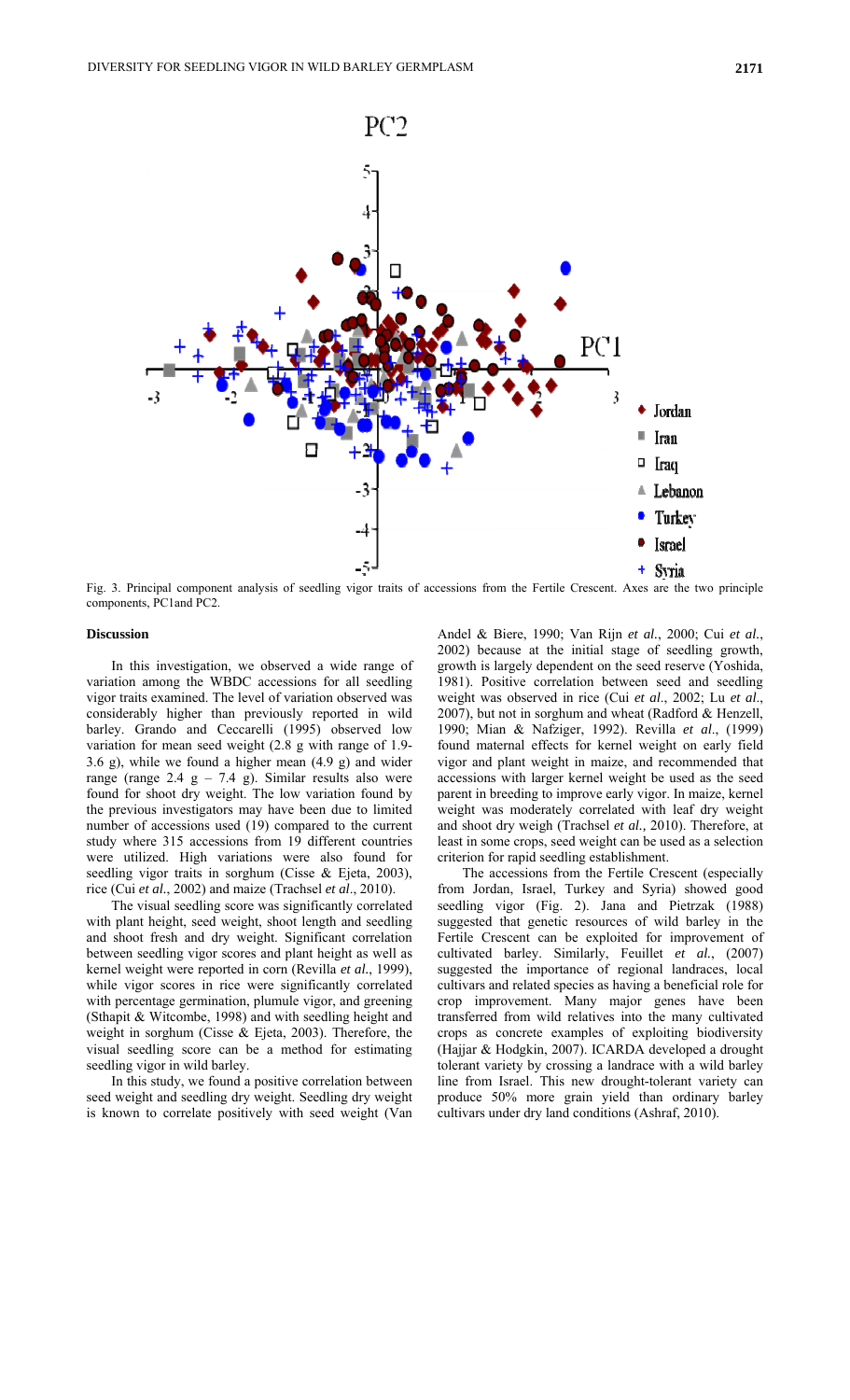Accessions WBDC020 from Turkey and WBDC238 and WBDC244 from Jordan exhibited the highest positive values among the wild barley accessions for most of the seedling vigor traits. These accessions may be useful as parents in breeding programs for seedling vigor in both arid environments and temperate regions. Ludlow & Muchow (1990) suggested that early vigor should be considered an essential component of crop plant development under most environmental conditions. The early growth of seedlings is crucial for their establishment and biomass production. In arid environments, crop varieties with early seedling vigor and good stand establishment tend to maximize use of available soil water, resulting in increased dry matter accumulation and improved grain yield. Keim & Gardner (1984) reported that seedling tolerance to low temperature is enhanced by vigorous seedling growth.

### **Conclusions**

Early seedling vigor is an important complex trait in barley and other field crops. This is the first study of early seedling vigor traits in a large and ecogeographically diverse collection of wild barley germplasm. Results show a wide variation for all the seedling vigor traits among the accessions. We found that a visual seedling score was a reliable method for estimating seedling vigor in wild barley. Accessions from the Fertile Crescent (especially from Jordan, Israel, Turkey and Syria) possessing good early seedling vigor traits may be useful as valuable genetic resources for the improvement of seedling vigor traits in cultivated barley. In particular, WBDC020 (Turkey), WBDC238 (Jordan) and WBDC244 (Jordan) had among the highest positive values for the most traits and may be useful as parents in transferring positive alleles for multiple seedling vigor traits.

### **Acknowledgements**

This work was supported by a grant (Code #20070301034043) from BioGreen 21 Program, Rural Development Administration, Republic of Korea to KJ Lee, a grant from Regional Subgenebank Support Program of RDA, Republic of Korea to SJ Yun and the Lieberman-Okinow Endowment to BJ Steffenson at the University of Minnesota. We thank Dr. Joy K. Roy for helpful discussions and information regarding the wild barley collection.

#### **References**

- Ashraf, M. 2010. Inducing drought tolerance in plants: Recent advances. *Biotechnol. Adv.*, 28: 169-183.
- Acevedo, E. and I. Naji. 1987. Variation in coleoptile length of barley, durum wheat and bread wheat genotypes. *In*: *Cereal Improvement Program*. Annual Report for 1986, ICARDA, Aleppo, Syria, pp. 153-156.
- Acevedo, E., P.O. Crawfurd, R.B. Austin and P. Perez-Marco. 1991. Traits associated with high yield in barley in lowrainfall environments. *J. Agric. Sci.*, 116: 23-36.
- Cui, K.H., S.B. Peng, Y.Z. Xing, S.B. Yu and C.G. Xu. 2002. Molecular dissection of relationship between seedling characteristics and seed size in rice. *Acta. Bot. Sin.*, 44: 702-707.
- Cisse, N. and G. Ejeta. 2003. Genetic variation and relationship among seedling vigor traits in sorghum. *Crop Sci.*, 43: 824- 828.
- Van Rijn, C.P.E., I. Heersche, Y.E.M.V. Berkel, E. Nevo, H. Lambers and H. Poorter. 2000. Growth characteristics in *Hordeum spontaneum* populations from different habitats. *New Phytol.*, 146: 471-481.
- Ellis, R.H. 1992. Seed and seedling vigor in relation to crop growth and yield. *Plant Growth Regul.*, 11: 249-255.
- Ellis, R.P., B.P. Forster, D. Robinson, L. Handley, D.C. Gordon, J.R. Russell and W. Powell. 2000. Wild barley: a source of genes for crop improvement in from a wild rice relative, the 21st century? J*. Exp. Bot.*, 51: 9-17.
- Feldman, M. and E.R. Sears. 1981. The wild gene resources of wheat. *Sci. Am.*, 244: 98-108.
- Feuillet, C., P. Langridge and R. Waugh. 2007. Cereal breeding takes a walk on the wild side. *Trends Genet.*, 24: 24-32.
- Grando, S. and S. Ceccarelli. 1995. Seminal root morphology and coleoptiles length in wild (*Hordeum vulgare* ssp. *sontaneum*) and cultivated (*Hordeum vulgare* ssp *vulgare*) barley. *Euphytica*, 86: 73-80.
- Gunaskera, D., M. Santakumari, Z. Glinka and G.A. Berkowitz. 1994. Wild and cultivated barley genotypes demonstrate varying ability to acclimate to plant water deficits. *Plant Sci*., 99: 125-134.
- Hajjar, R. and T. Hodgkin. 2007. The use of wild relatives in crop improvement: a survey of developments over the last 20 years. *Euphytica*, 156: 1-13.
- Hund, A., Y. Fracheboud, A. Soldati, E. Frascaroli, S. Salvi and P. Stamp. 2004. QTL controlling root and shoot traits of maize seedlings under cold stress. *Theor. Appl. Genet*., 109: 618-629.
- Jana, S. and L. Pietrzak. 1988. Comparative assessment of genetic diversity in wild and primitive cultivated barley in a center of diversity. *Genetics*, 119: 981-990.
- Jurado, E. and M. Westoby. 1992. Seedling growth in relation to seed size among species of arid. *Australia J. Ecol.*, 80: 407- 416.
- Karrel. E.E., J.M. Chandler, M.R. Foolad and R.L. Rodrigue. 1993. Correlation between α-amylase gene expression and seedling vigor in rice. *Euphytica*, 66: 163-169.
- Keim, K.R. and C.O. Gardner. 1984. Genetic variation for cold tolerance in selected and unselected maize populations. *Field Crops Res.*, 81: 43-151.
- López-Castaneda, C., R.A. Richards, G.D. Farquhar and R.E. Williamson. 1996. Seed and seedling characteristics contributing to variation in early vigor among temperate cereals. *Crop Sci*., 36: 1257-1266.
- Lu, X.L., A.L. Niu, H.Y. Cai, Y. Zhao, J.W. Liu, Y.G. Zhu and Z.H. Zhang. 2007. Genetic dissection of seedling and early vigor in a recombinant inbred line population of rice. *Plant Sci.*, 172: 212-220.
- Ludlow, M.M. and R.C. Muchow. 1990. A critical evaluation of for improving crop yields in water-limited environments. *Adv. Agron.*, 43: 107-153.
- Mian, A.R. and E.D. Nafziger. 1992. Seed size effects on emergence, head number, and grain yield of winter wheat. *J. Prod. Agric.*, 5: 265-268.
- Myhill, R.R. and C.E. Konzak. 1967. A new technique for culturing and measuring barley seedlings. *Crop Sci.*, 7: 275-276.
- Petersen, L., H. Ostergard and H. Giese. 1994. Genetic diversity among wild and cultivated barley as revealed by RFLP. *Theor. Appl. Genet.*, 89: 676-681.
- Radford, B.J. and R.G. Henzell. 1990. Temperature affects the mesocotyl and coleoptile length of grain sorghum genotypes. *Aust. J. Agric. Res.*, 41: 79-87.
- Redoña, E.D. and D.J. Mackill. 1996a. Genetic variation for seedling vigor traits in rice. *Crop Sci.*, 36: 285-290.
- Regan, K.L., K.H.M. Siddique, N.C. Turner and B.R. Whan. 1992. Potential for increasing early vigor and total biomass